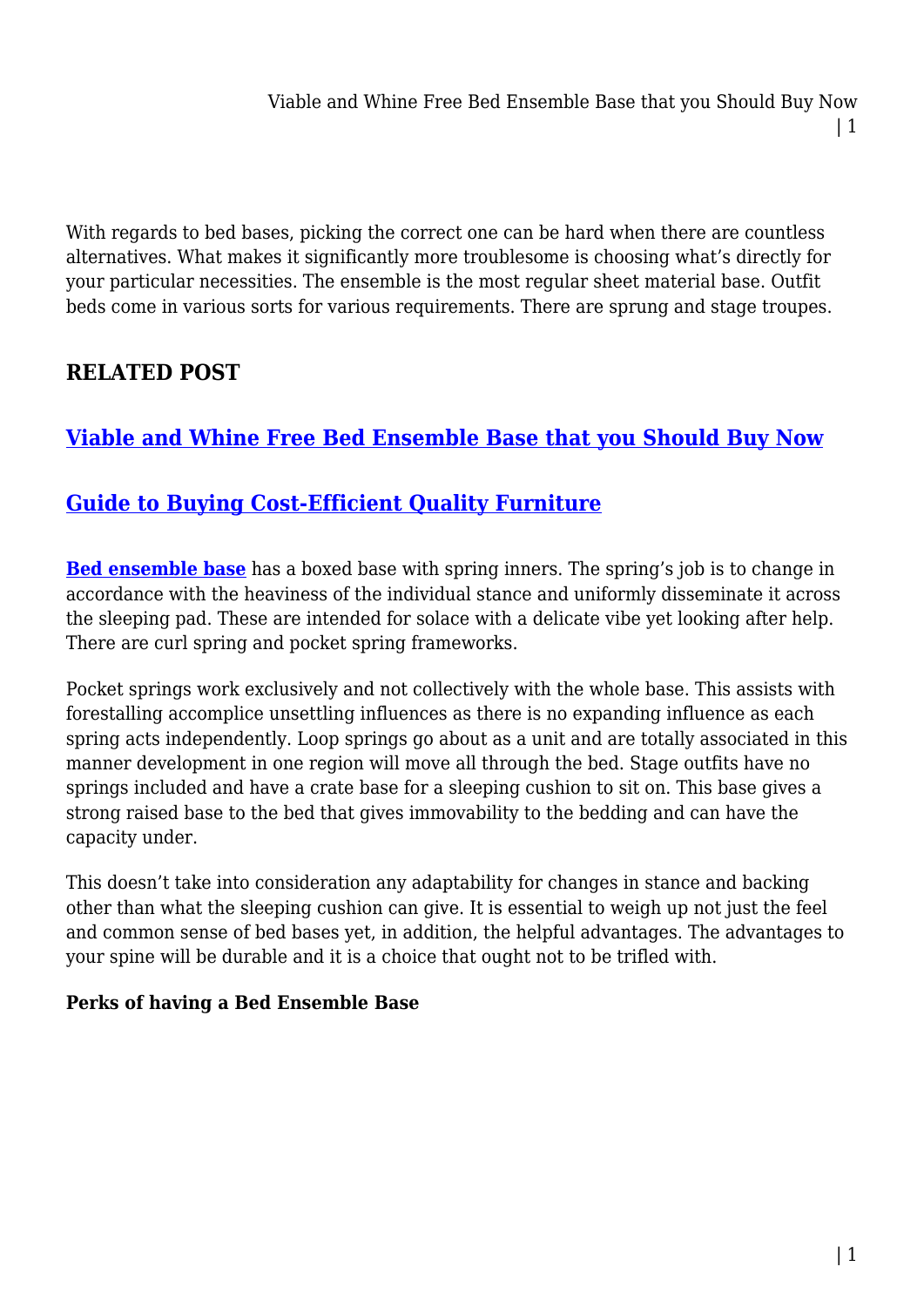Viable and Whine Free Bed Ensemble Base that you Should Buy Now | 2



A decent bed base can have a significant effect on your bedding. Blending your new sleeping cushion with a decent bed base guarantees you will get the most extreme advantages as far as solace and strength out of your bedding. On the other hand, assuming you utilize a low-quality bed base, you will truly restrict the advantages that your sleeping pad can give you.

Keep in mind, the bed base is in a real sense the establishment for your bedding. There isn't anything else holding your sleeping cushion up, so if your bed base lists, so will your bedding. This is still obvious regardless of whether you have purchased a fresh out of the plastic new top-quality bedding.

**[Bed frame](https://furnitureoffers.com.au/beds/bed-frame/)** ease pressure focuses and body throbs by giving the body a superior dozing stance – in this manner, killing rest issue

Furniture Offers delivers ensemble bed bases to help rest the nature of its clients

#### **Why choose us for your King Bed Base?**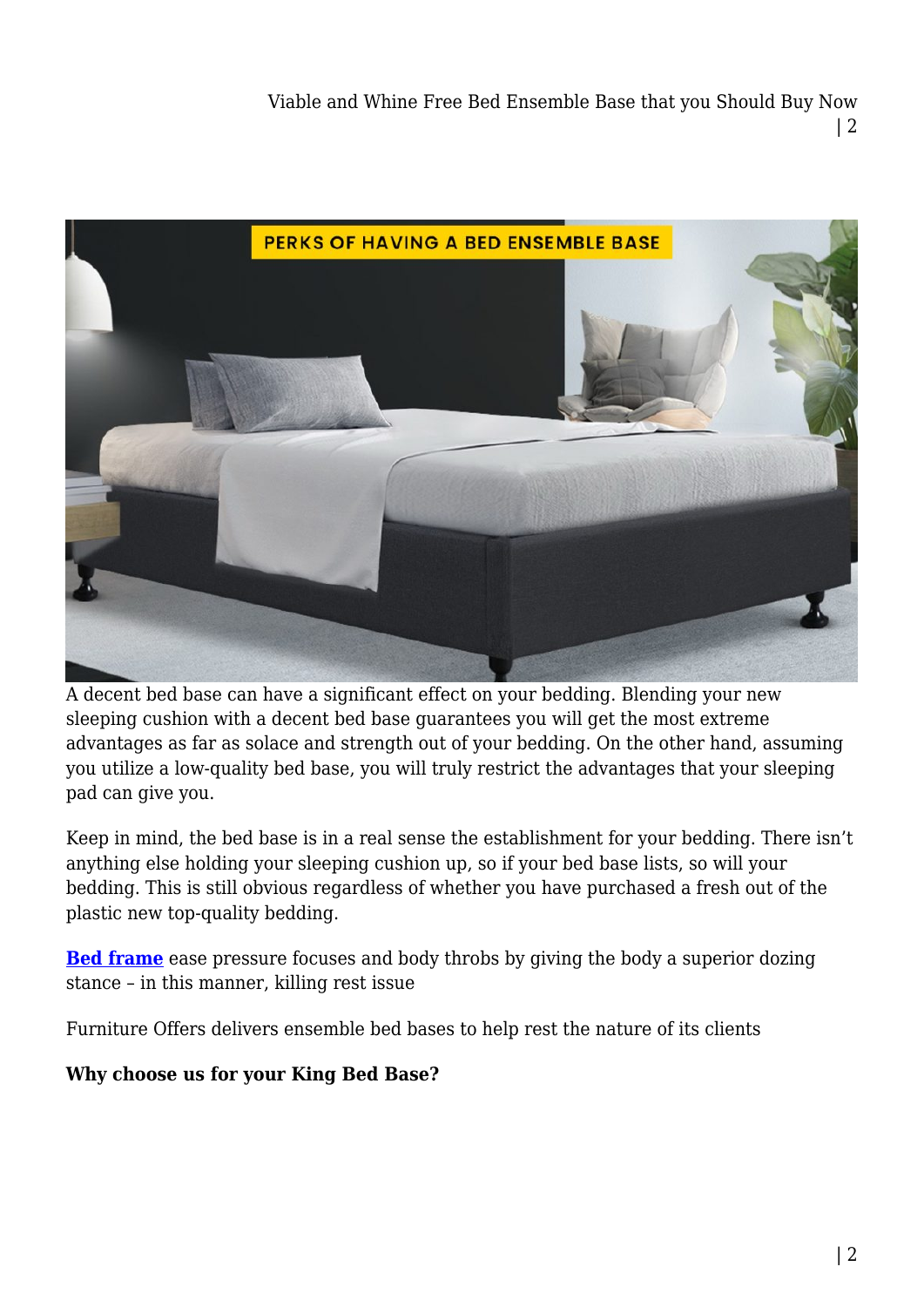Viable and Whine Free Bed Ensemble Base that you Should Buy Now | 3



The main motivation behind why you ought to put resources into having one of our bed ensemble bases is to have the help you need to support rest quality. Our bed ensemble base ties down your bedding to give an ideal advantage on its solidness and quality. Additionally, our ensemble bed base ought to give steadiness enough to keep the bedding from sliding. It is designed to have support when you additionally go all through your bed. As well as saving foot space in your room, under the bed base can go about as capacity lodging for your room necessities.

To show, you can put boxes of craftsmanship materials, office supplies, sewing packs, or books. For the individuals who bought a boxed edge, you can even store significant paper archives under. Raised sleeping cushions, all in all, give a better wind stream. While there are other bed bases that limit bedding ventilation, Our bed ensemble base creates excellent air circulation and keeps Away from floor molds and creepy crawlies. Our Bed ensemble base can enhance your room.

Their smooth, stylish, or natural plan can improve your room's character and rejuvenate its personality. Our bed ensemble base should be fit as a fiddle to hold the heaviness of the sleeping cushion and yours without hanging. This sleeping cushion ought to change well, as indicated by your weight and your partner's.